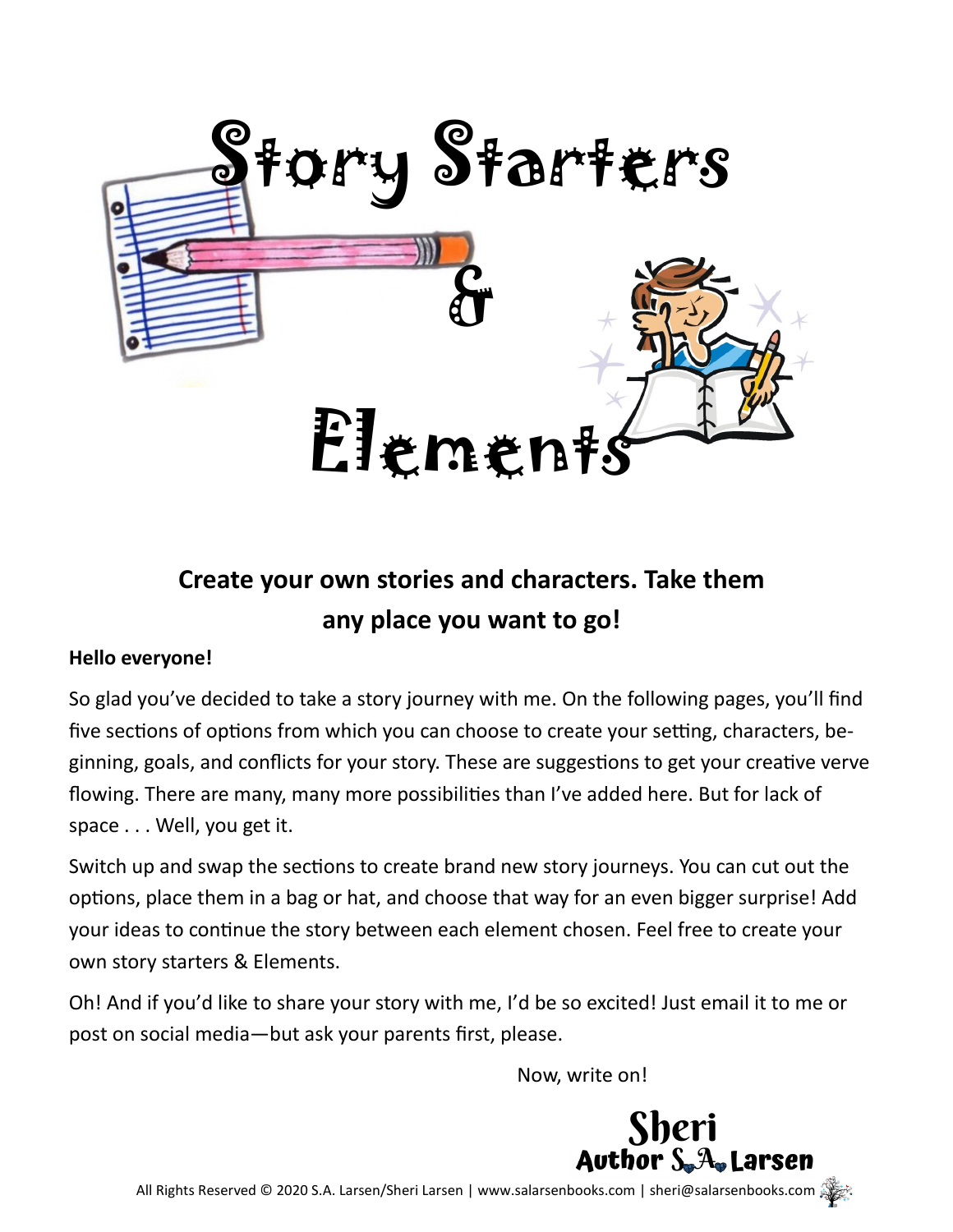

**Instructions: Choose a starting point for your story.**

## **Beginnings—Element #1**

| Choice 1: The odd hiss seeping through a gap in the old lady's front teeth as she spoke creeped Daniel<br>out. It reminded him of his nightmare last night, where he was trapped in a never-ending basketball<br>practice with a life-size coach's whistle. |
|-------------------------------------------------------------------------------------------------------------------------------------------------------------------------------------------------------------------------------------------------------------|
| Choice 2: Her head felt like it had just survived the spin-cycle of Grandma Olsen's 1980's washing ma-<br>chine. A rumble rose from Jessie's stomach as she stepped off the merry-go-round. She didn't want to<br>throw up in front of all the boys.        |
| Choice 3: Mack and Jed were the best of friends. Well, when they weren't trying to beat each other<br>while playing Altered Adrenalin - a major, epic video game.                                                                                           |
| Choice 4: With everything else going on, I hadn't noticed the shadow following me until it was too late. $\frac{1}{2}$                                                                                                                                      |
| Choice 5:<br>"Clean up in the kitchen!" Malcolm said. "The baby threw up on the dog."<br>I closed my eyes and shoved my earbuds back into my ears. I couldn't believe Mom left me here<br>to babysit all night long.                                        |
| Choice 6: The sky rained cats and dogs. No, really. I mean real cats and dogs!                                                                                                                                                                              |
| Choice 7:<br>I knew the moment I opened the door that it was a mistake. But there was no way I could shove<br>i this eleven-armed Octopi out of the house alone.<br>"Calvin!" I yelled. "Help!"                                                             |
| Write your own beginning.                                                                                                                                                                                                                                   |
| All Rights Reserved © 2020 S.A. Larsen/Sheri Larsen   www.salarsenbooks.com   sheri@salarsenbooks.com                                                                                                                                                       |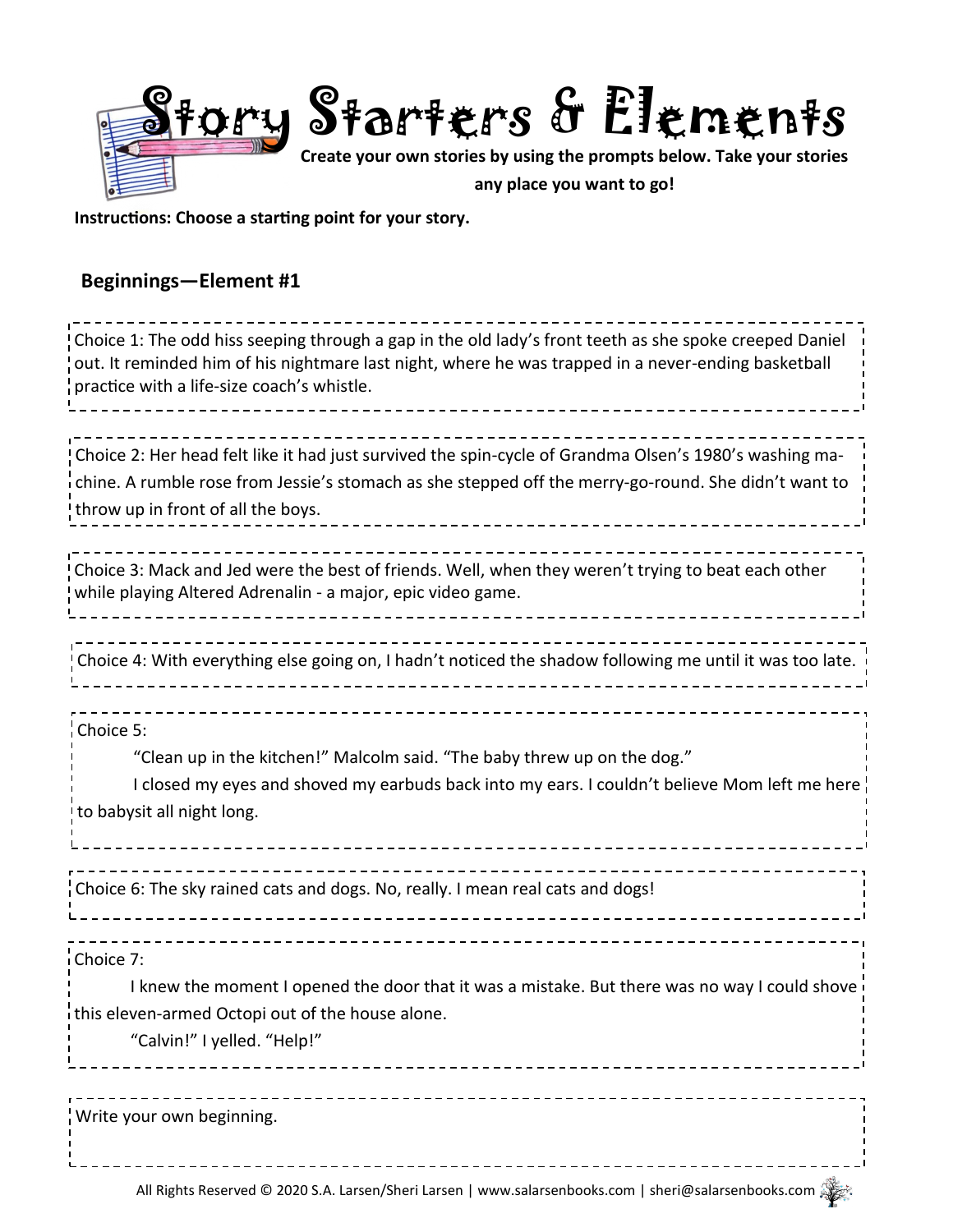

**Instructions: use a combination of details to style & create your character(s). \*Note: this is a collection of possible characteristics. Feel free to add to them.**

### **Characters—Element #2**

| Hair: long, short, curly, straight, bald, color, texture, dyed, shiny, dull<br>Likes, dislikes                                                                                                       |  |  |
|------------------------------------------------------------------------------------------------------------------------------------------------------------------------------------------------------|--|--|
| Eyes: color, size, shape, far/near/deep-set, shadowed, bright, pupils<br>Hopes and dreams                                                                                                            |  |  |
| Lips: big, small, thin, narrow, plump, dry, moist, lip-stick/gloss/chap<br>Fears and avoidances                                                                                                      |  |  |
| $\frac{1}{2}$ Boy or girl $\frac{1}{2}$<br>Eyebrows—full, narrow, shallow, thin, angular, crooked, color, shade, tone.<br>¦Gender                                                                    |  |  |
| . Weight: skinny, chubby, average     Cheekbones & Chin: high, deep, narrow, bony, pointy, broad, round                                                                                              |  |  |
| Ears: big, tiny, flat, earlobes or none $\frac{1}{1}$ $\frac{1}{1}$ Faith/Religion<br>Height: tall, short, long legs, grew early/late                                                                |  |  |
| Obsessions: thinks about a lot<br>Feet/Hands: big, small, coarse, soft<br><i>i</i> Family Traditions !                                                                                               |  |  |
| Favorites: color, food, movie, book, character, hobby, activity, season, dream, person/people, subjects,<br>i hat, clothes, sport, place, country,                                                   |  |  |
| ¦Attire: shirt, jeans, head wraps, beads, dress pants, boots, sarongs, sliders, shorts, sweatshirt, kilt, skirt,<br>! pumps, baseball hat, kimonos, tracht, sashes, coat, jacket, parka, Keram, belt |  |  |
| Tattoos/Body Art<br>¦Jewelry: necklace, nose ring, piercings, bracelets, gauges, crowns, barrettes !                                                                                                 |  |  |
| Attitude: happy, sad, introvert, extrovert, positive, negative, hopeful, desolate                                                                                                                    |  |  |
| Sufferings: depression, autoimmune disease, loneliness, handicapped, denial, addiction                                                                                                               |  |  |
| Write your own characteristics.                                                                                                                                                                      |  |  |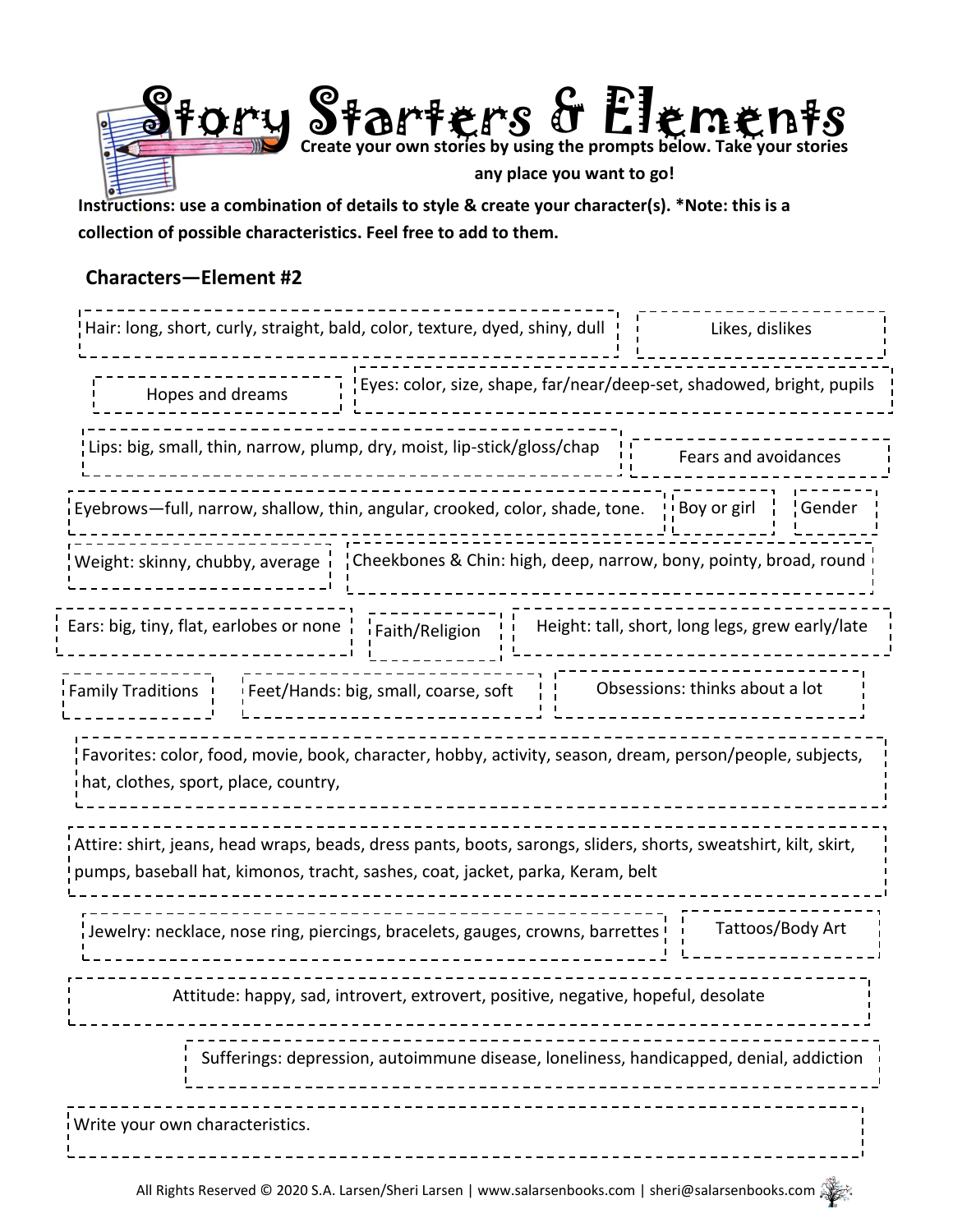

**Instructions: use one or a combination of settings to drive your story's tension, pace, & excitement.**

## **Settings—Element #3**

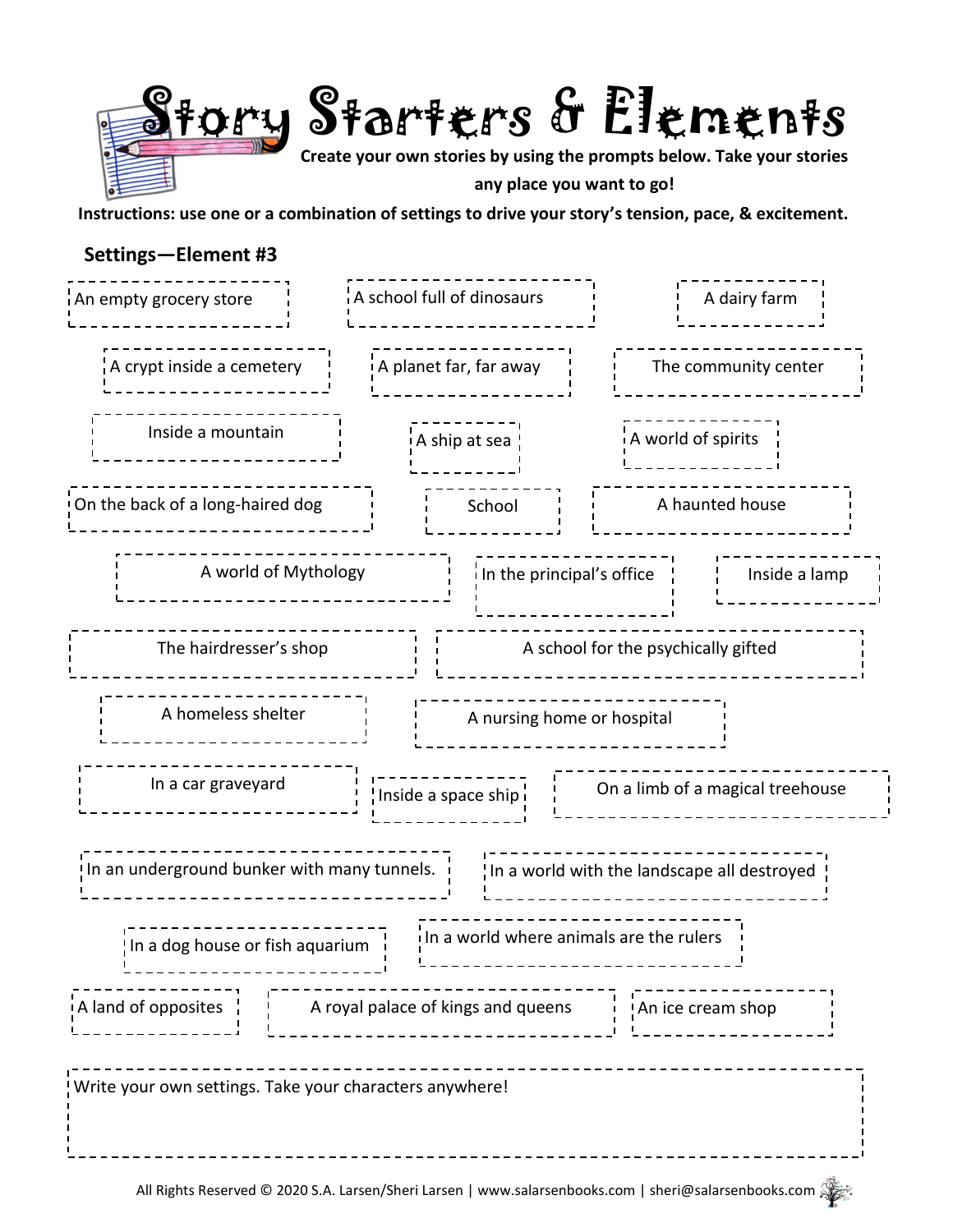

**Instructions: use one or a combination of goals to drive your story's tension, pace, & excitement.**

### **Goals—Element #4**

| To find the secret entrance into a hidden world to save his/her                                                                                  | To believe in myself.                     |  |
|--------------------------------------------------------------------------------------------------------------------------------------------------|-------------------------------------------|--|
| To learn from the family dog, who is a K9 superhero.                                                                                             | To help the community                     |  |
| To retrieve a magical artifact that no one believes exists.<br>To help solve climate change                                                      |                                           |  |
| To help a close friend, who's dealing with a big family problem. $\frac{1}{1}$ To build something new                                            |                                           |  |
| To spy on the creepy, old man next door, only to discover he's an ancient witch doctor.                                                          |                                           |  |
| To train my dog $\begin{pmatrix} 1 & 1 \\ 1 & 1 \end{pmatrix}$ To uncover an old family mystery that's been plaguing the family for generations. |                                           |  |
| To win the pageant, the race, the contest $\vert$                                                                                                | To believe in something more than myself. |  |
| To go on an adventure in the city museum that has been closed for 100 years. [1] To be king/queen                                                |                                           |  |
| To turn my diary entries into a real book.                                                                                                       | To run through the cemetery               |  |
| To find my friend who disappeared through a magical treehouse<br>To meet a new friend                                                            |                                           |  |
| To go shopping for other people                                                                                                                  | To save the homeless shelter              |  |
| Write your own goal or goals for your character.                                                                                                 |                                           |  |
|                                                                                                                                                  |                                           |  |